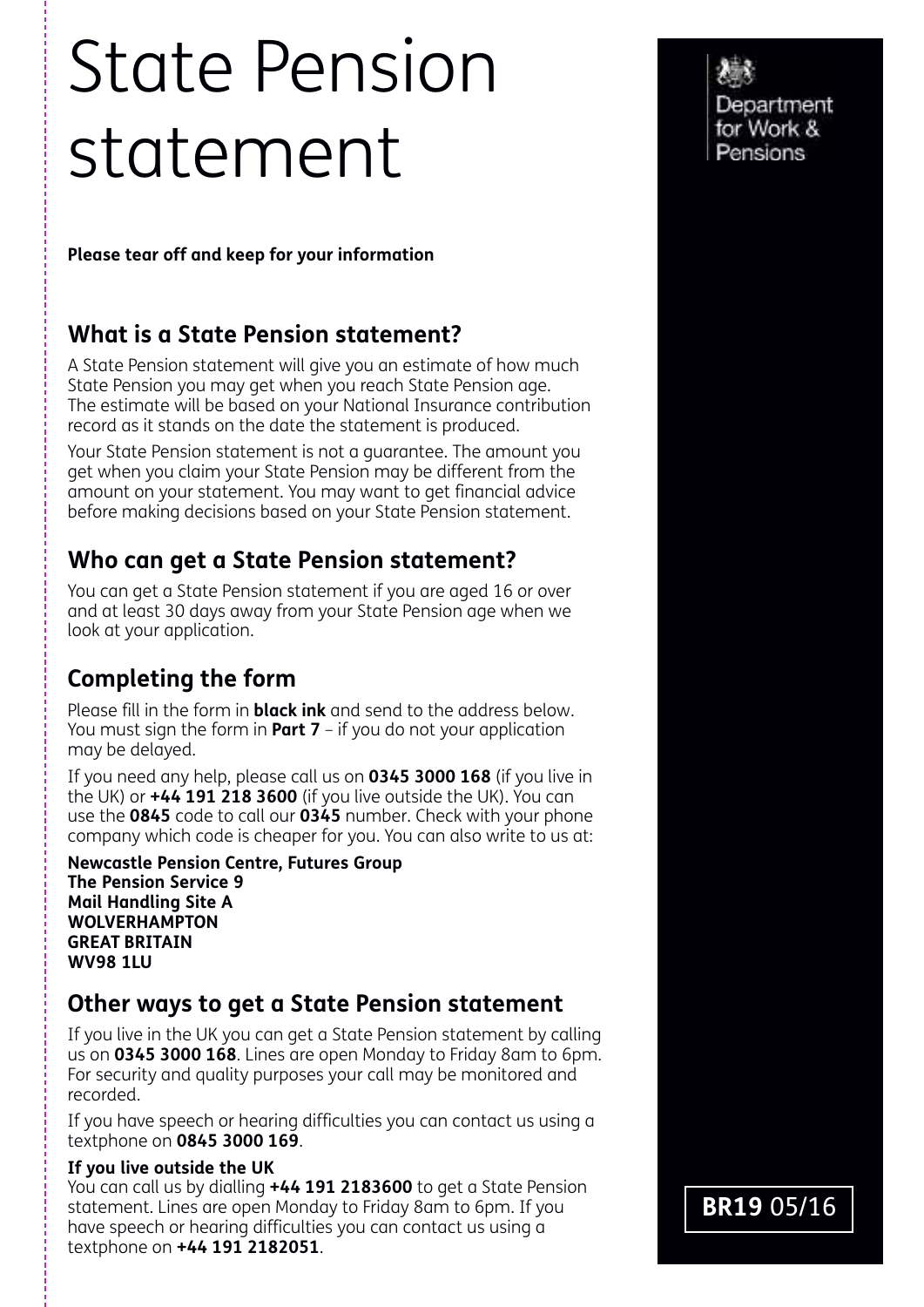## **How long will it take to get my statement?**

We will normally send you a State Pension statement within 10 working days of receiving your application.

## **Sending your State Pension statement to someone else**

If you would like us to send your State Pension statement to someone else, please tick the box in **Part 5** and fill in **Part 6**.

We can only send your State Pension statement to someone else if:

- they have an existing Power of Attorney, or
- you give us your permission in writing to do this now.

If you are making the application on behalf of someone you are authorised to act for, we will need to see proof of that authority before we can send you their State Pension statement.

# **Claiming State Pension**

**You cannot use this form to claim your State Pension. This form is to get a State Pension statement.**

To find out how to claim your State Pension go to **www.gov.uk/statepension/how-to-claim**

## **How the Department for Work and Pensions collects and uses information**

When we collect information about you we may use it for any of our purposes. These include dealing with:

- **•** social security benefits and allowances
- $\bullet$  child support
- **•** employment and training
- $\bullet$  financial planning for retirement
- occupational and personal pension schemes.

We may get information about you from others for any of our purposes if the law allows us to do so. We may also share information with certain other organisations if the law allows us to.

To find out more about how we use information, visit our website **www.gov.uk**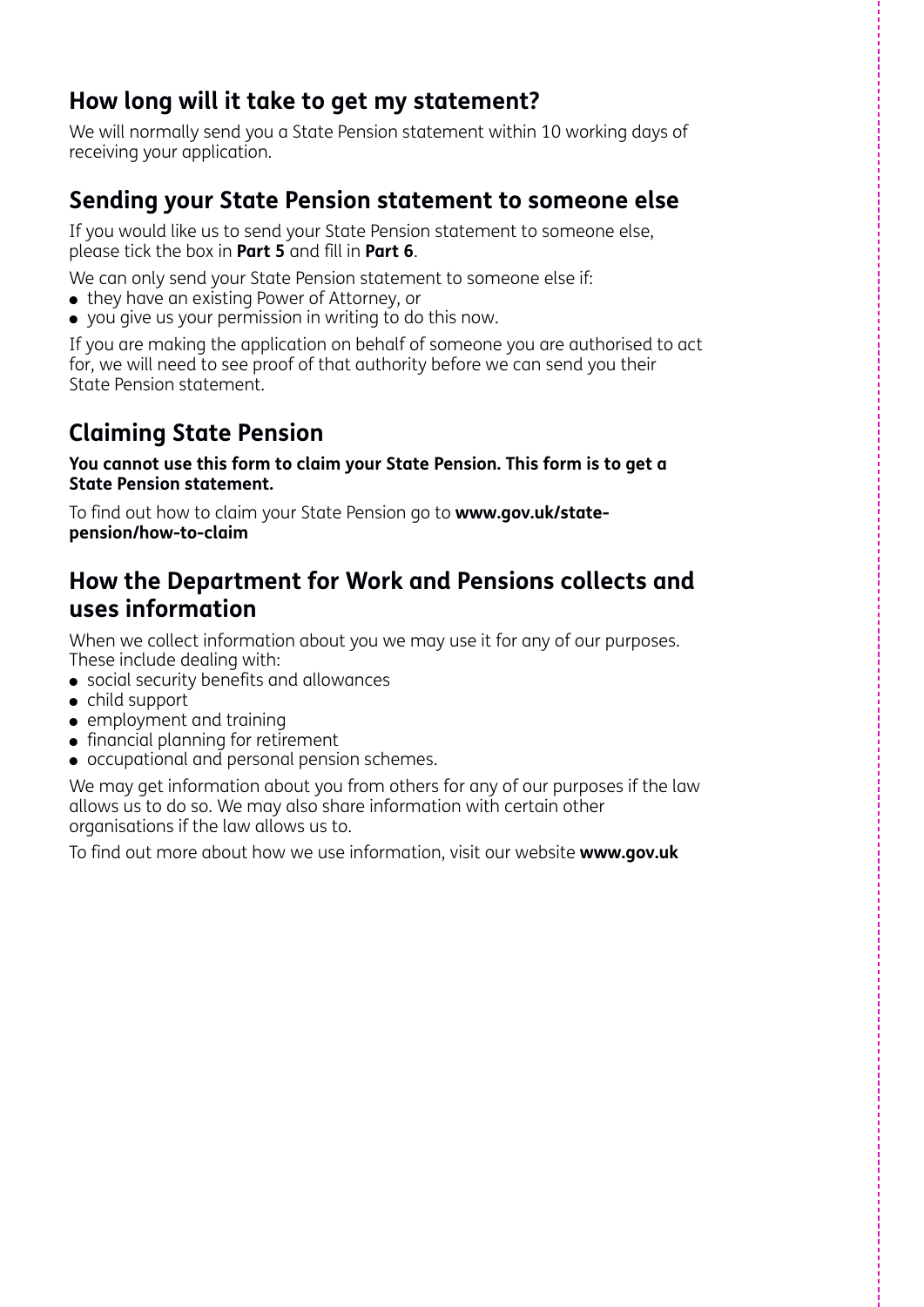# State Pension statement

# **Application for a State Pension statement**

# **Part 1 About you**

Please tell us about yourself. Use BLOCK CAPITALS and black ink.

| <b>National Insurance (NI) number</b>                                                                                         | <b>Numbers</b><br>Letters<br>Letter |
|-------------------------------------------------------------------------------------------------------------------------------|-------------------------------------|
|                                                                                                                               |                                     |
| <b>Current surname or family name</b>                                                                                         | Mr/Mrs/Miss/Ms                      |
| First name and any middle names                                                                                               |                                     |
| Any other surnames or family<br>names you have previously<br>been known by                                                    |                                     |
| <b>Date of birth - DD/MM/YYYY</b>                                                                                             | 1<br>$\prime$                       |
| Full address including postcode<br>or zip code                                                                                |                                     |
| <b>Correspondence address</b><br>if different from above. Give us the<br>full address, including the<br>postcode or zip code. |                                     |
| Have you ever worked or paid<br>National Insurance in the<br><b>Isle of Man?</b>                                              | <b>No</b><br>Yes                    |
|                                                                                                                               |                                     |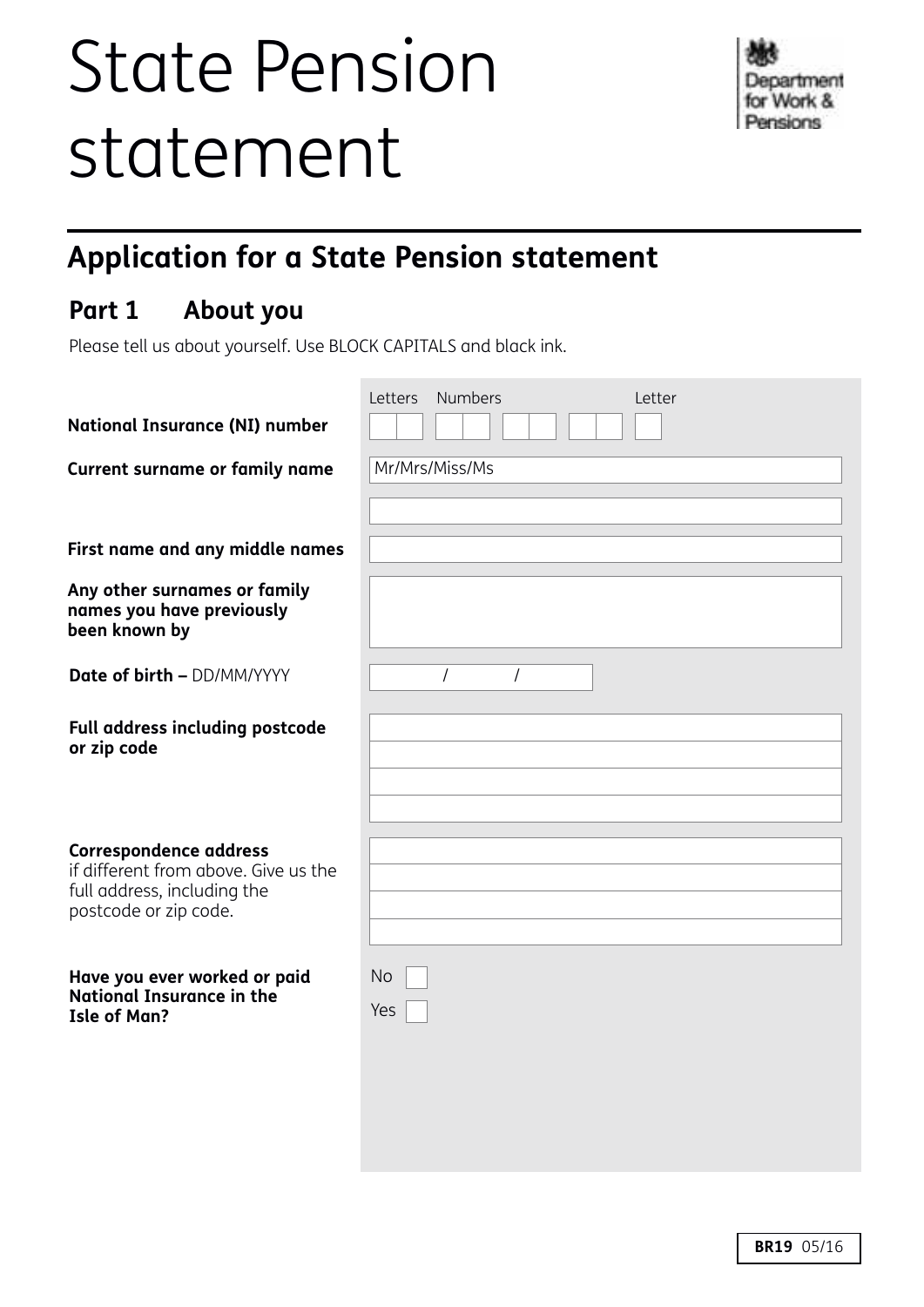# **Part 2 Marital status**

Please tick the description that applies to you and give exact dates as DD/MM/YYYY.

| <b>Single</b>                                                                                     |                                                                                                                                                                   |  |  |  |  |  |
|---------------------------------------------------------------------------------------------------|-------------------------------------------------------------------------------------------------------------------------------------------------------------------|--|--|--|--|--|
| <b>Married</b>                                                                                    | Date of marriage                                                                                                                                                  |  |  |  |  |  |
|                                                                                                   | If you converted or changed your civil partnership into a<br>marriage, or married your civil partner, enter the date<br>your marriage is treated as starting on.  |  |  |  |  |  |
| Civil partner                                                                                     | Date of formation of<br>civil partnership                                                                                                                         |  |  |  |  |  |
| <b>Divorced</b>                                                                                   | Date of marriage                                                                                                                                                  |  |  |  |  |  |
|                                                                                                   | If you converted or changed your civil partnership into a<br>marriage, or married your civil partner, enter the date<br>your marriage is treated as starting on.  |  |  |  |  |  |
|                                                                                                   | Date of divorce                                                                                                                                                   |  |  |  |  |  |
| Civil partnership dissolved                                                                       | Date of formation of<br>civil partnership                                                                                                                         |  |  |  |  |  |
|                                                                                                   | Date of dissolution                                                                                                                                               |  |  |  |  |  |
| Widowed                                                                                           | Date you were married                                                                                                                                             |  |  |  |  |  |
|                                                                                                   | If you converted or changed your civil partnership into a<br>marriage, or married your civil partner, enter the date<br>your marriage was treated as starting on. |  |  |  |  |  |
|                                                                                                   | Date you were widowed                                                                                                                                             |  |  |  |  |  |
| <b>Surviving civil partner</b>                                                                    | Date of formation of<br>civil partnership                                                                                                                         |  |  |  |  |  |
|                                                                                                   | Date your civil partner<br>died                                                                                                                                   |  |  |  |  |  |
| <b>Contact details</b><br>Part 3                                                                  |                                                                                                                                                                   |  |  |  |  |  |
| If we need to contact you before                                                                  | By letter to the address given in <b>Part 1</b> .                                                                                                                 |  |  |  |  |  |
| we send you your State Pension<br>statement, how would you prefer<br>us to get in touch with you? | By phone.<br>Please give number below.                                                                                                                            |  |  |  |  |  |
| Home phone number                                                                                 | Number<br>Code                                                                                                                                                    |  |  |  |  |  |
| Daytime phone number, if different                                                                | Code<br>Number<br>Ext                                                                                                                                             |  |  |  |  |  |
| What is this number?                                                                              | Work<br>Mobile<br>Textphone                                                                                                                                       |  |  |  |  |  |
| If you live in Wales, we can send                                                                 | English                                                                                                                                                           |  |  |  |  |  |
| you your State Pension<br>statement in English or Welsh.<br>Which language do you prefer?         | Welsh                                                                                                                                                             |  |  |  |  |  |
| We can send you your<br><b>State Pension statement in</b>                                         | <b>Braille</b>                                                                                                                                                    |  |  |  |  |  |
| braille or large print.<br>Please tick a box if you prefer<br>one of these choices.               | Large print                                                                                                                                                       |  |  |  |  |  |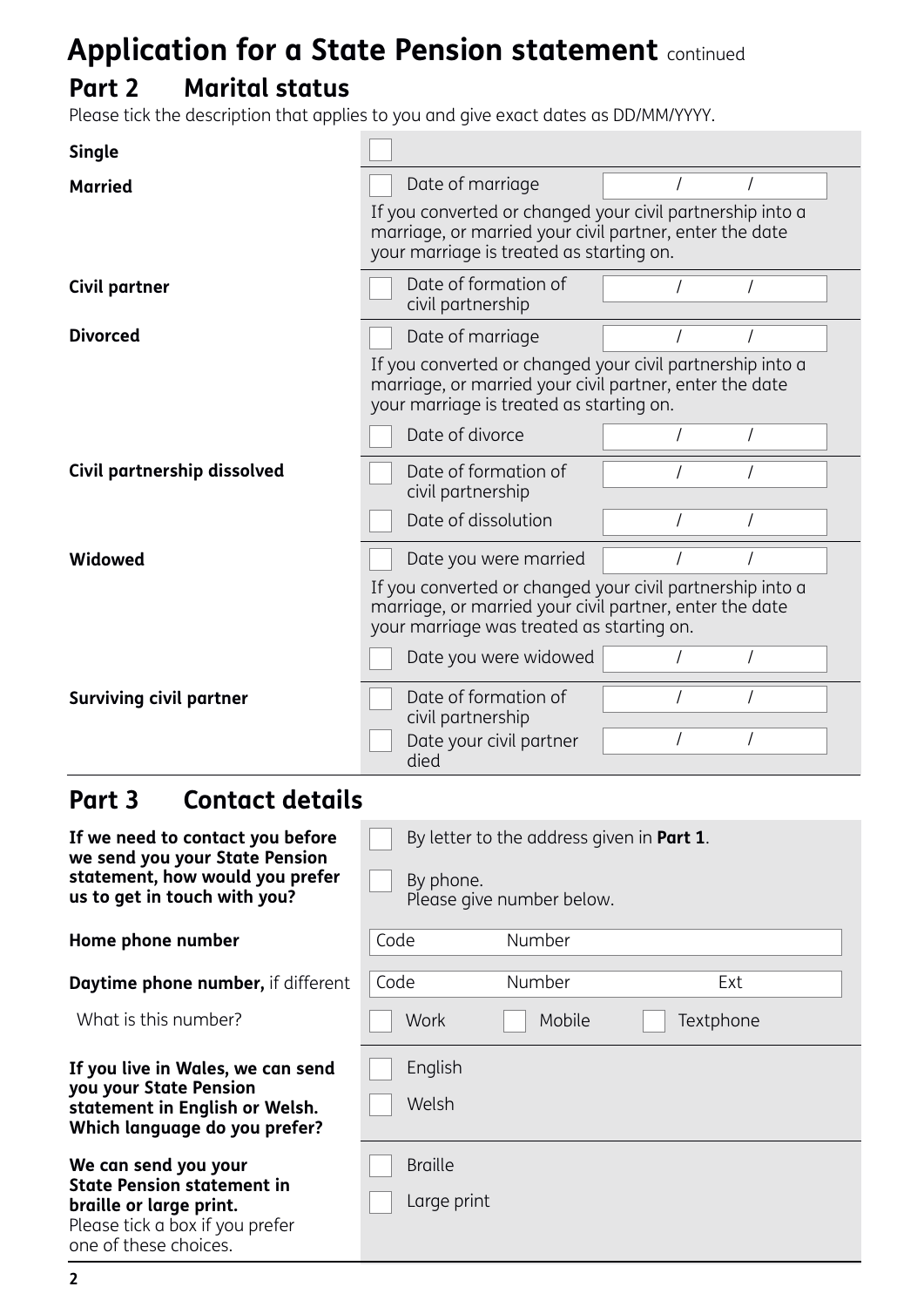# **Part 4 Living outside the United Kingdom (UK)**

We use *United Kingdom* (UK) to mean England, Scotland, Wales and Northern Ireland.

If you are currently living in the UK please go to **Part 5**.

If you are currently living outside the UK, please tell us:

### **Your last two UK addresses, including postcodes**

| - -                                         |          |
|---------------------------------------------|----------|
| Address 1                                   |          |
|                                             | Postcode |
| Address 2                                   |          |
|                                             | Postcode |
| The date you left the UK<br>Use DD/MM/YYYY. |          |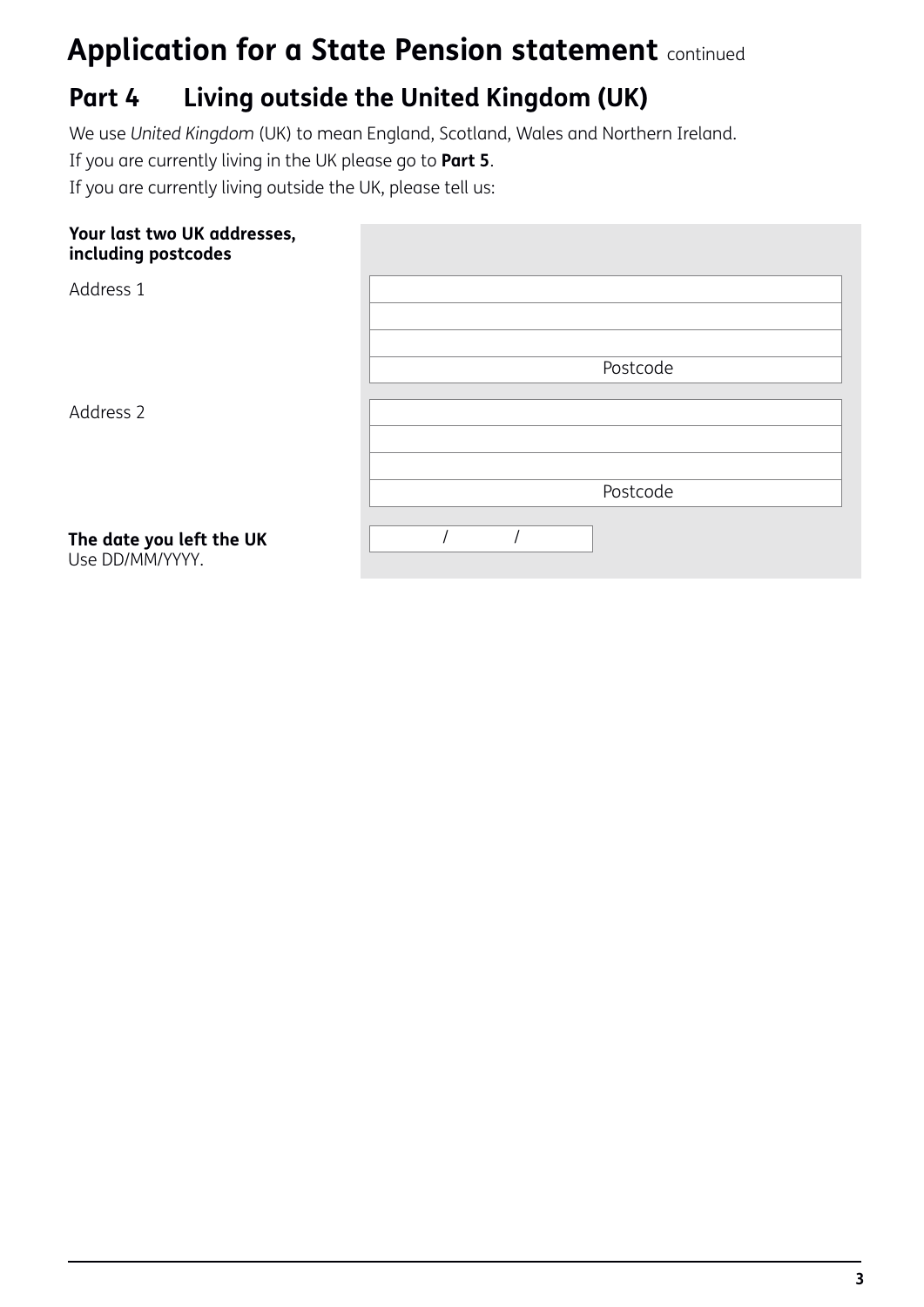# **Part 5 What to do now**

Please tick the box that applies to you. If you tick both boxes, we will only send the State Pension statement to you.

#### **Where do you want your State Pension statement sent?**

|                  | <b>To me</b> at the address I have |
|------------------|------------------------------------|
| given in Part 1. |                                    |

Please go to **Part 7**.

#### **To my representative.**

I want my representative to handle any follow-up enquiries that relate to my State Pension statement.

Please go to **Part 6**.

#### **Please note that**

- this authorisation relates only to enquiries made to the Newcastle Pension Centre, Futures Group and
- we can only provide information to your representative for the period that your State Pension statement is held on our computer records.

If you request another State Pension statement in the future, you would need to provide further authorisation for us to provide or discuss that statement with your representative.

#### **I am a Personal Acting Body.**

Send the State Pension statement to me.

A *Personal Acting Body* is a named person appointed to look after all or some aspects of a customer's affairs.

Please go to **Part 6**.

Please provide proof of your authority. For example, power of attorney.